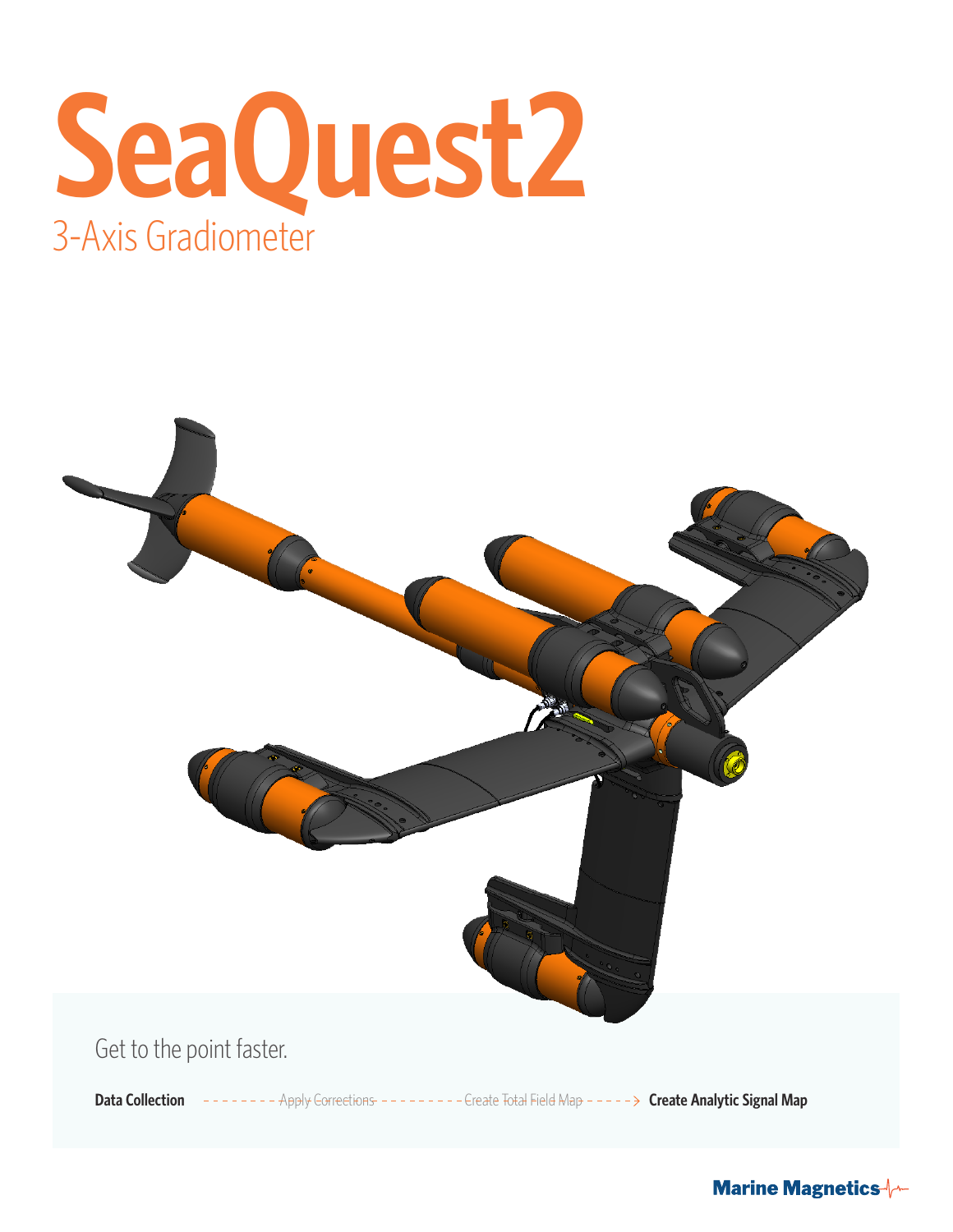# **Need to find small, near surface targets in shallow water?**

# **Bring in a specialist.**

## **Gradient Data**

SeaQuest measures the gradients in all three directions simultaneously, and computes the total gradient, which is invariant of heading and orientation. No matter how your heading changes, no information is lost.

Horizontal gradiometers, on the other hand, can only measure the gradient in one axis (direction).

This means that whenever the heading or tilt of a 1-axis gradiometer changes, so does the direction of the measured gradient, making it more challenging to capture consistent line data.

### **Analytic Signal Mapping**

Analytic Signal data suppresses geology and enhances small nearby targets, enabling you to see more of what you want to see, while suppressing what you don't want to see. Single-axis gradiometers and arrays can only do this in one of three possible directions. Since SeaQuest measures the complete 3-dimensional gradient, it enhances signals from small targets uniformly, regardless of their geometry or position in space. BAM software (included with SeaQuest) allows you to visualise SQ data.

### **Highest Absolute Accuracy**

SeaQuest has the best absolute accuracy of any marine gradiometer: 0.1nT.

### **High Sensitivity**

SeaQuest sensors deliver high-resolution output with a noise level of 0.01nT/fflHz; counter sensitivity is 0.001nT.

## **Stability and Durability**

Accidents happen. SeaQuest's robust and rigid frame is ready for them providing strength and rigidity while keeping weight down.

All cables are contained within the pressurized sub-housings, or within the hollow free-flooded wings. This, coupled with its sleek, swept design minimizes the risk of snagging foreign objects and debris. The entire structure is designed to deflect impact rather than absorbing it.

SeaQuest's vertical (keel) wing is made heavier than the horizontal wings, which helps improve stability when under tow, keeping pitching and rolling motion to a minimum. The large surface area of the wings ensures that the platform will tow straight and smooth, even in high sea states. All this comes together to produce the highest quality data possible in a towed marine gradiometer.

### **Worldwide Operation with No restrictions**

SeaQuest is entirely omnidirectional, meaning you never have to orient your sensor, because it is already optimized to work around the world. As a result, regardless of where you are in the world and no matter what the magnetic field strength is, your SeaQuest sensors will continue to provide a strong signal and accurate data.

### **On-board Sensors**

In addition to our Overhauser sensors, accuracy is further improved by the integrated tilt sensor, which continuously monitors the tiniest platform movements caused by rough seas, telling the operator and data analyst exactly how 'horizontal' and 'vertical' the gradient measurements are.

The echosounder/altimeter measures bathymetry with 0.1m precision, which provides a precise distance to seafloor reference for both total field and vertical gradient measurements.

## **The Overhauser Effect**

Marine Magnetics' SeaQuest Overhauser sensors measure the ambient magnetic field using a specialized branch of nuclear Magnetic Resonance technology, applied specifically to hydrogen nuclei.

# **Maintenance-free Sensors, No Realign- ment and No Consumable Parts**

SeaQuest Overhauser sensors are entirely maintenance-free and most importantly, SeaQuest's specifications do not degrade over time. As a result, SeaQuest sensors, unlike optically pumped sensors, never have to be realigned or recalibrated in order to meet the manufacturer's specifications at the time of shipping.

### **Adjustable Floats**

Floats keep SeaQuest on the surface when the vessel is stopped, so it's easy to bring closer.

The floats can be adjusted to sit more forward or aft on SeaQuest, presetting its natural pitch in the water. When the floats are forward (fig 1), SeaQuest will remain at the surface at any speed. In aft positions, the SeaQuest wings act as a depressor, causing it to descend to a fixed depth at a fixed speed.

The floats are air-filled, and equipped with pressure relief valves. If the floats are damaged and leak under pressure, the valves will allow any internal pressure to dissipate slowly as SeaQuest is brought to the surface.

### **Right: SeaQuest2 with forward-positioned adjustable floats**

With the floats moved forward, the nose will point up slightly, and SQ will tend to stay at the surface (good for shallow water work). Conversely, with the floats moved aft, the nose will point slightly downward, making the SQ dive deeper (good for deep water operation).

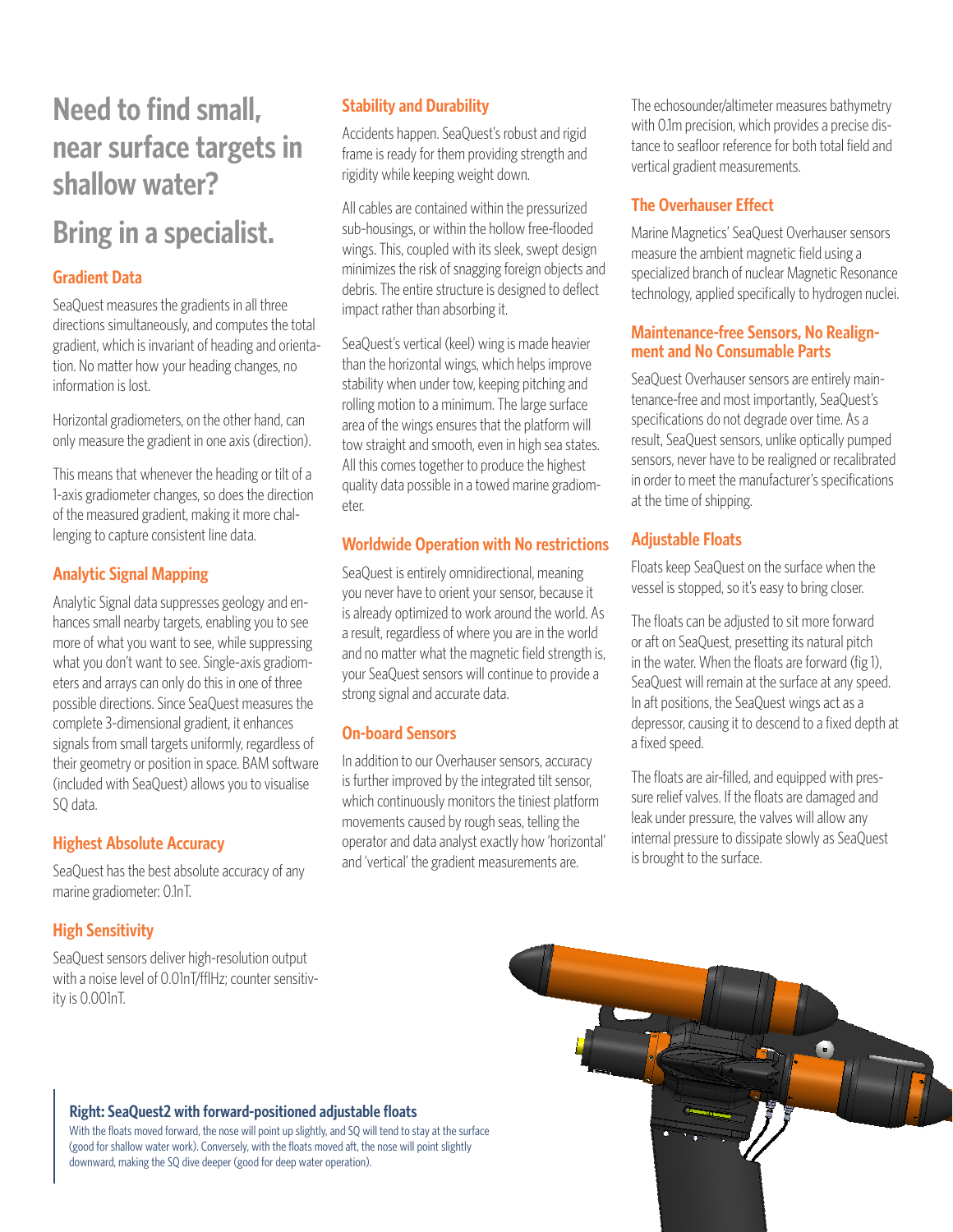# **Magnetometer System Comparison**

|                       | SeaSPY2                                                                                                                    | <b>Explorer v.AUV</b>                                                                                                      | <b>SeaQuest</b>                                                                                                                                                   |
|-----------------------|----------------------------------------------------------------------------------------------------------------------------|----------------------------------------------------------------------------------------------------------------------------|-------------------------------------------------------------------------------------------------------------------------------------------------------------------|
| <b>Ease of use</b>    | <b>Easiest to run</b>                                                                                                      | Requires most operator training                                                                                            | A little more complicated to run                                                                                                                                  |
| <b>Cost</b>           | \$ Least expensive before additional<br>requirements. See below                                                            | \$ Least expensive before additional<br>requirements. See below                                                            | \$\$ More expensive                                                                                                                                               |
| <b>Requirements</b>   | Sentinel Base Station<br><b>BAM</b> software                                                                               | <b>AUV</b><br>Sentinel Base Station<br><b>BAM</b> software                                                                 | None (includes BAM)                                                                                                                                               |
| <b>Considerations</b> | Lowest risk of loss<br>Can work in choppy weather                                                                          | Highest risk of loss<br>Can work in very rough weather<br>Can work at greater depths                                       | Higher risk of loss<br>Needs calm weather                                                                                                                         |
| <b>Process</b>        | Data Collection (Total Field)<br><b>Apply Corrections</b><br>Create Total Field Map<br>Convert to AS map with BAM software | Data Collection (Total Field)<br><b>Apply Corrections</b><br>Create Total Field Map<br>Convert to AS map with BAM software | Data Collection (Total Field, Horizontal and<br>Vertical Gradients, Total Gradient [Analytic<br>Signal], platform orientation)<br>Create AS map with BAM software |
| <b>Results</b>        | Good data (with skilled boat driver)                                                                                       | Best data; self-driving                                                                                                    | Best data (with skilled boat driver)                                                                                                                              |



The SeaSPY2 measures the total magnetic field. The AS map can be computed from a complete total-field map.

This SeaSPY map was affected strongly by the usual positioning inaccuracies; additionally, there was no Base Station correction.

#### **Above: Analytic Signal Maps**

These Analytic Signal Maps were created from real data collected over the same area. The targets being detected in this area were as small as 1kg.



The Explorer AUV measures the total magnetic field. The AS map can be computed from a complete totalfield map.

The Explorer AUV AS data benefits from having the lowest positioning errors, keeping altitude and line spacing very consistent. Also, it can get the sensor closer to the bottom, where the signals are stronger.

Ultimately, it produces the best data almost as accurate as a SeaQuest, but without the true gradients. It may yield stronger signals at greater depths due to better altitude control



This SeaQuest map had the same positioning inaccuracies as a single SeaSPY but produced much better data.

The AS map was measured directly and did not need to be computed from the raw magnetic map (= less processing).

The SeaQuest gradient data does not require correction with a Base Station magnetometer, making its data the most accurate of the three. As added benefit you get three true gradient measurements in addition to Analytic Signal map.